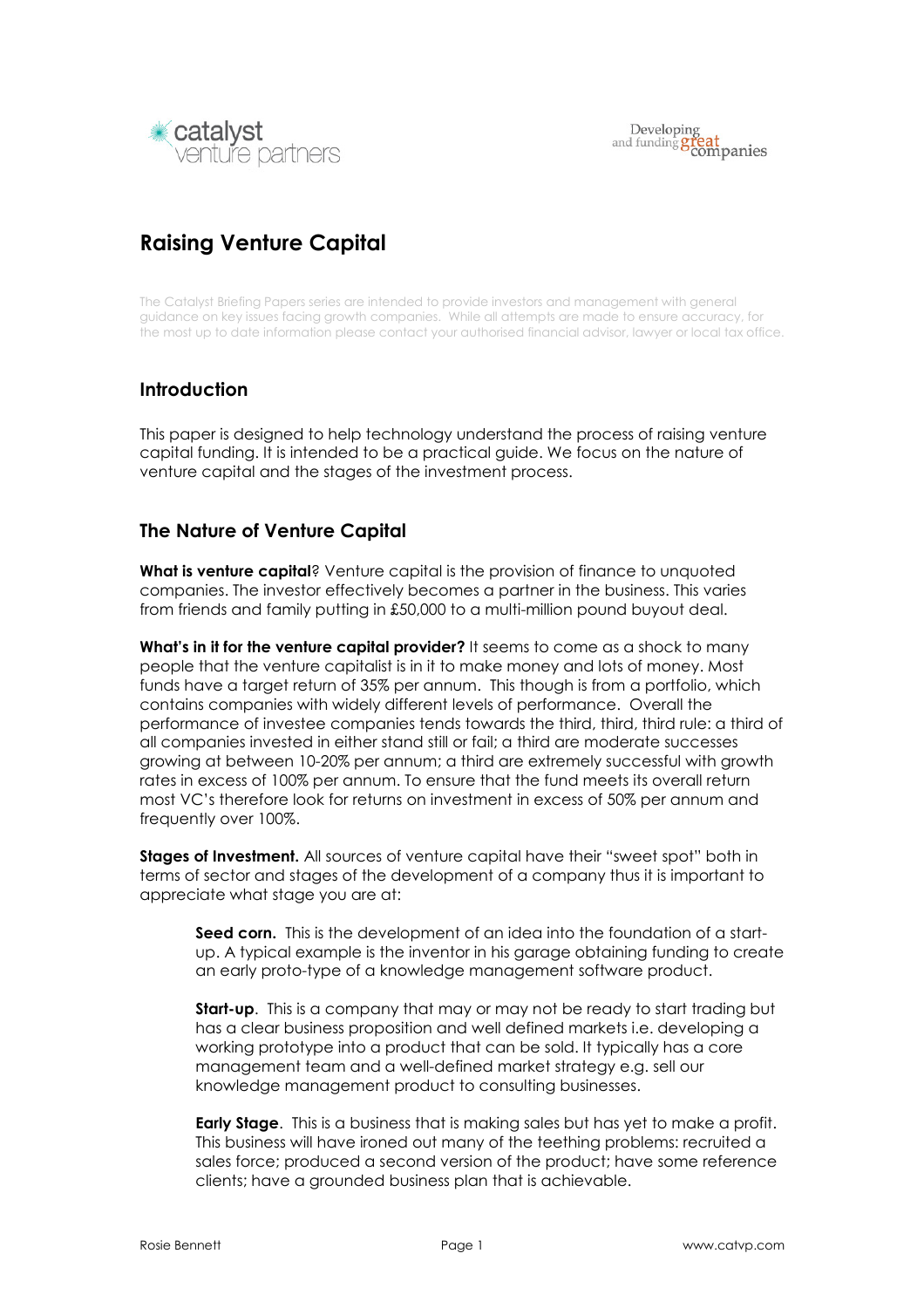Expansion. This absorbs over 50% of all venture capital funding and is used to grow an established business providing funding for: additional working capital; funding for a new product or service; moving into new geographical markets; capital expenditure.

Other uses of venture capital are: acquisition; debt replacement; management buyouts; buyins; rescue capital, and replacement capital. These need not concern us as this paper is focussed at early stage technology businesses.

# The Investment Process

Venture capital companies receive hundreds if not thousands of proposals each year. Of these most VC's invest in between 5 and ten companies a year. Few make more investments than this. 3i might do thirty deals a year in the UK but that is an exception. Most Venture Capital businesses are run with a handful of investment executives who will have a wide range of responsibilities from doing deals to monitoring performance to managing an exit. Key people are very busy and thus to get noticed you need the right approach guided by the right people.

Broadly speaking there are 8 stages to the investment process:

#### Stage 1. Initial Review – The Executive Summary

#### "Read over a cup of coffee when distracted by a dozen other issues…"

If a VC is receiving 5 proposals a day (1500 a year) then - unless it's from a trusted source - each proposal will get very scant attention. The executive summary is read to see if the project fits the sweet spot of the investor:

- Investment stage Many VC's will only consider businesses once they have achieved breakeven, others will only consider very early stage.
- Sector/market Technology investment requires market knowledge. Many VC's have developed an understanding of a particular group of sectors such as 'Wireless applications' or 'biotechnology' and are loathe to stray out side of these areas.
- Size of company Some will only invest in a business which has a valuation of £25 million or more, others are focussed on businesses with a valuation greater than £50 million.
- Size of investment Some VC's are seeking to invest a minimum of £5 or £20 million in a particular company others have targets of £1- 2million.
- Intellectual property rights Attitudes vary within the VC community on IPR – for some it is a plus for others it is a necessity.
- Quality management with sectoral expertise This is probably the most important factor upon which everyone can agree – inadequate management behind a project and no deal.

Most projects fail at this stage. Many because they deserve to, but many because they are not presented properly by the right person.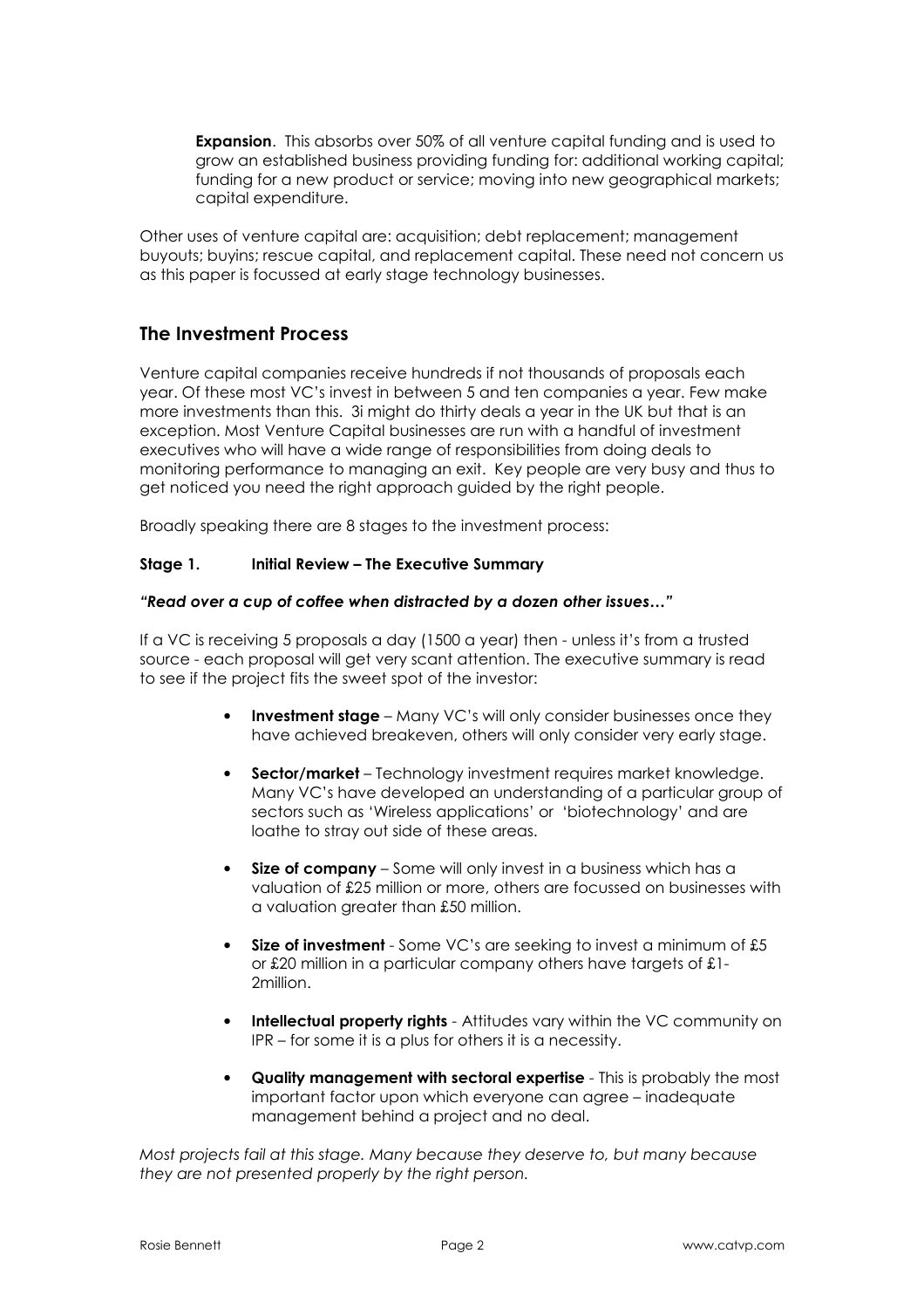## Stage 2. Review of Business Plan

#### "Skimmed at rapid speed…"

If the executive summary looks good then the business plan gets read and evaluated. The key issue here is does the story look credible? This is not seeking to assess whether it will work or not but does it look plausible with the right sort of management team behind it.

If it looks good then the next stage is meeting the management team.

#### Stage 3. Meet the Management Team

#### "15 minutes early and you have halved the preparation time…"

Do not overestimate the importance of this step but neither assume that because the VC wants to see the management team they want to go ahead. This is simply another hurdle. If there is any doubt that the management team are not up to the job then this is where it all goes wrong. Do not assume that the VC has read or understood anything. At this stage you have to sell the project and the team behind it. Your objective is to make the VC leave the room believing that he has found a winner then you have found your champion within the organisation.

#### Stage 4. Internal Discussion and Initial Verification.

#### "So what do we reckon guys – nah its an ebusiness project…"

Having believed that he has found a star your champion will then engage in some general research to make sure he is not being sold a pup. He will ring up some of your customers, make sure the market is large enough, take a look at some of your competitors. When he is confident that he should be taking you and the company seriously he will then put it forward as a project for consideration. Most VCs' have a policy that the majority, or in some cases all, of the investment directors must agree on whether to pursue an investment opportunity.

This means that whether you succeed or not can depend upon the persuasiveness of your champion to convince his partners that this worth while taking to the next stage. The importance of this stage is that this is where money or resources are committed to carry out a detailed assessment. The first stage of this process is usually, but not always, the issuing of a term sheet.

#### Stage 5. Term Sheet

#### "This is what our money will cost you…"

Having decided that they are interested they will make you an offer. This offer will be a wish list – negotiate hard. It will also be subject to due diligence i.e. a detailed investigation into your business. The terms of the money on offer only gets worse once the due diligence process is underway – either because the project really is worse than appears or because its suits the investor, rather like a house buyer, to make the due diligence appear worse. You need advice at this stage from a lawyer or a